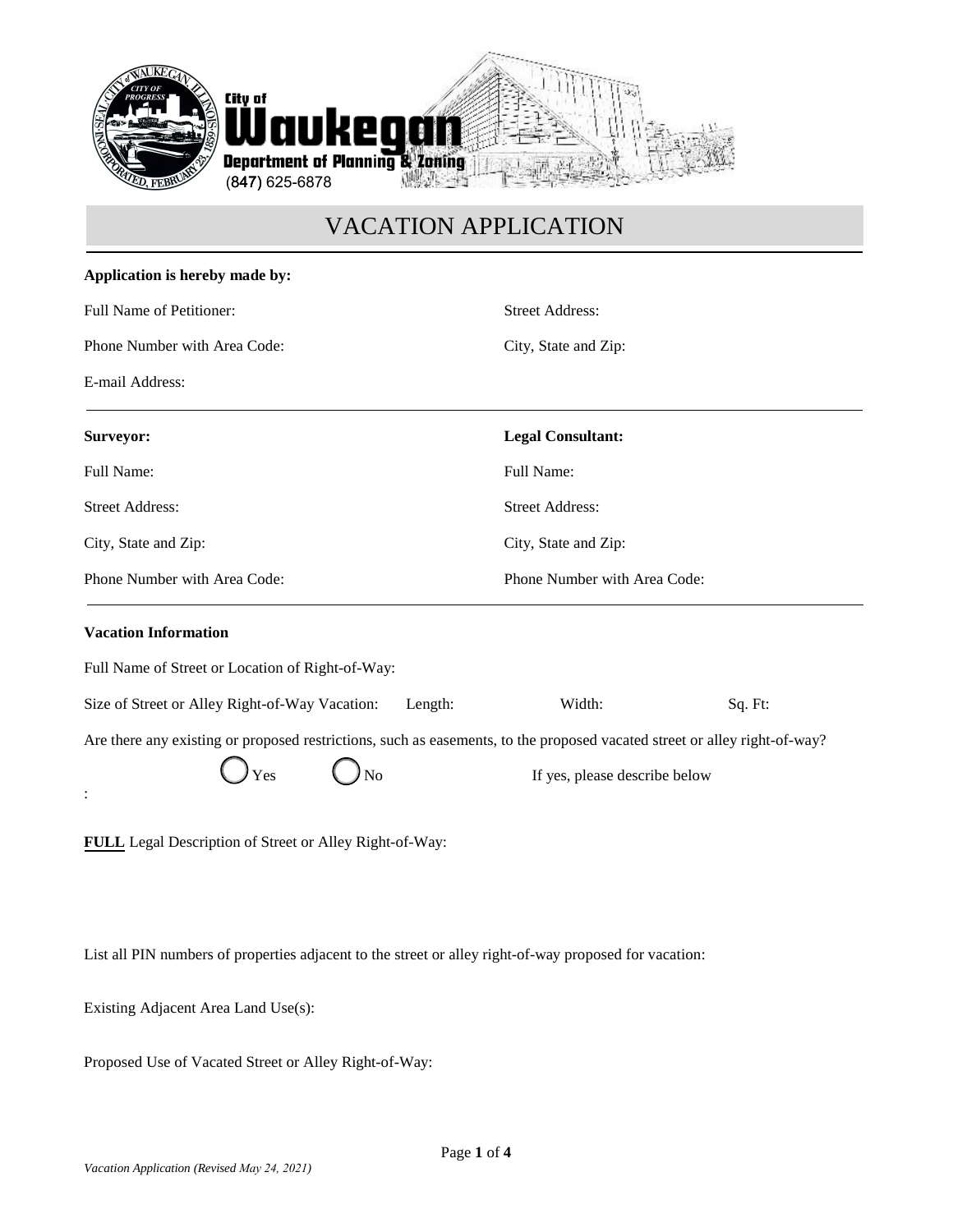| <b>VACATION APPLICATION</b> |  |
|-----------------------------|--|
|-----------------------------|--|

| Place a checkmark next to the following improvements that the proposed vacation of street or alley right-of-way contains: |  |  |  |
|---------------------------------------------------------------------------------------------------------------------------|--|--|--|
|---------------------------------------------------------------------------------------------------------------------------|--|--|--|

| Pavement with curb and gutters      |
|-------------------------------------|
| Pavement (no curb or gutters)       |
| Gravel                              |
| Dirt                                |
| Unimproved and not used for traffic |
| Electric (above ground)             |
| Electric (below ground)             |
| Electric boxes on ground            |
| No electric                         |
| Telephone (above ground)            |
| Telephone (below ground)            |
| No Telephone                        |
| Water Main                          |
| No Water Main                       |
| <b>Sanitary Sewer</b>               |
| No Sanitary Sewer                   |
| <b>Storm Sewer</b>                  |
| No Storm Sewer                      |
| Cable                               |
| <b>Fiber Optics Cable</b>           |
| Other Utilities (please list):      |

If any of the above utilities exist within the street or alley right-of-way, they **MUST** be shown on the Plat of Vacation as a recorded easement if required by the utility provider.

Is any part of the proposed street or alley right-of-way proposed for a vacation within a flood plain or wetland?  $Yes \bigcap No$ 

Is any part of the proposed street or alley right-of-way proposed for a vacation undevelopable for other reasons?

 $Yes$  ( )No

If yes, describe: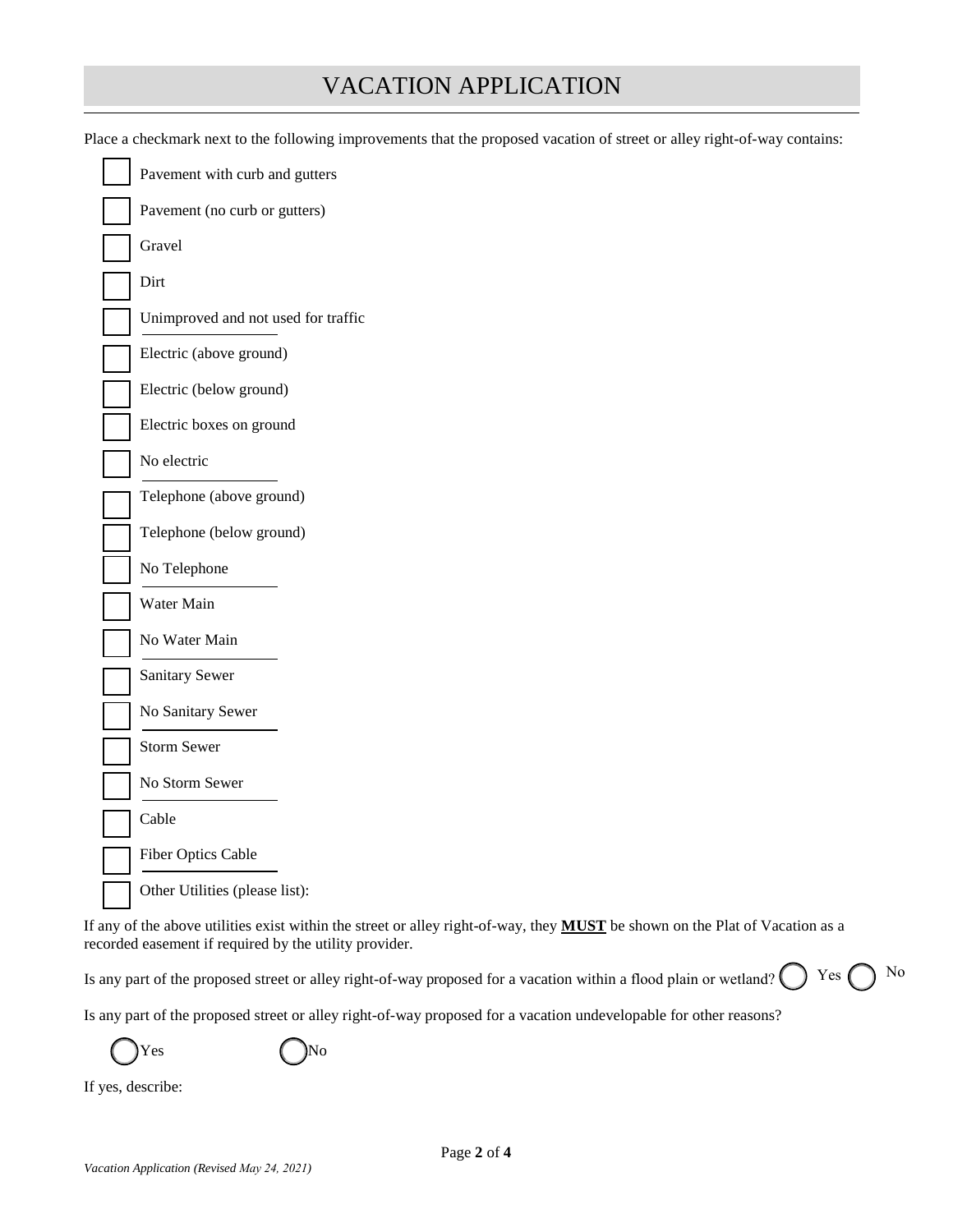# VACATION APPLICATION

#### **Signatures and Notary Seal**

I (We) certify that all of the above statements and statements on any documents or drawings submitted herewith are true to the best of my (our) knowledge and belief.

Name of Applicant Signature of Applicant and Date

#### **SIGNATURE BY THE PROPERTY OWNER GRANTS ACCESS TO THE PROPERTY IN QUESTION TO THE CITY OF WAUKEGAN, ITS STAFF, COMMISSION AND CITY COUNCIL MEMBERS.**

**NOTARY**

STATE OF  $\qquad \qquad$ ) SS.

COUNTY OF )

I, the undersigned, a Notary Public, in and for said County, in the State aforesaid, DO HEREBY CERTIFY THAT

## (NAME OF APPLICANT)

is/are personally known to me, that said person(s) appeared before me this day in person and severally acknowledged that he/she/they signed and delivered the forgoing owners authorization above as his/her/their free and voluntary act for the uses and purposes herein set forth.

Given under my hand and Notary Seal, this  $\frac{1}{2}$  day of  $\frac{1}{2}$  . 20 ...

Signature of Notary Public

NOTARY SEAL